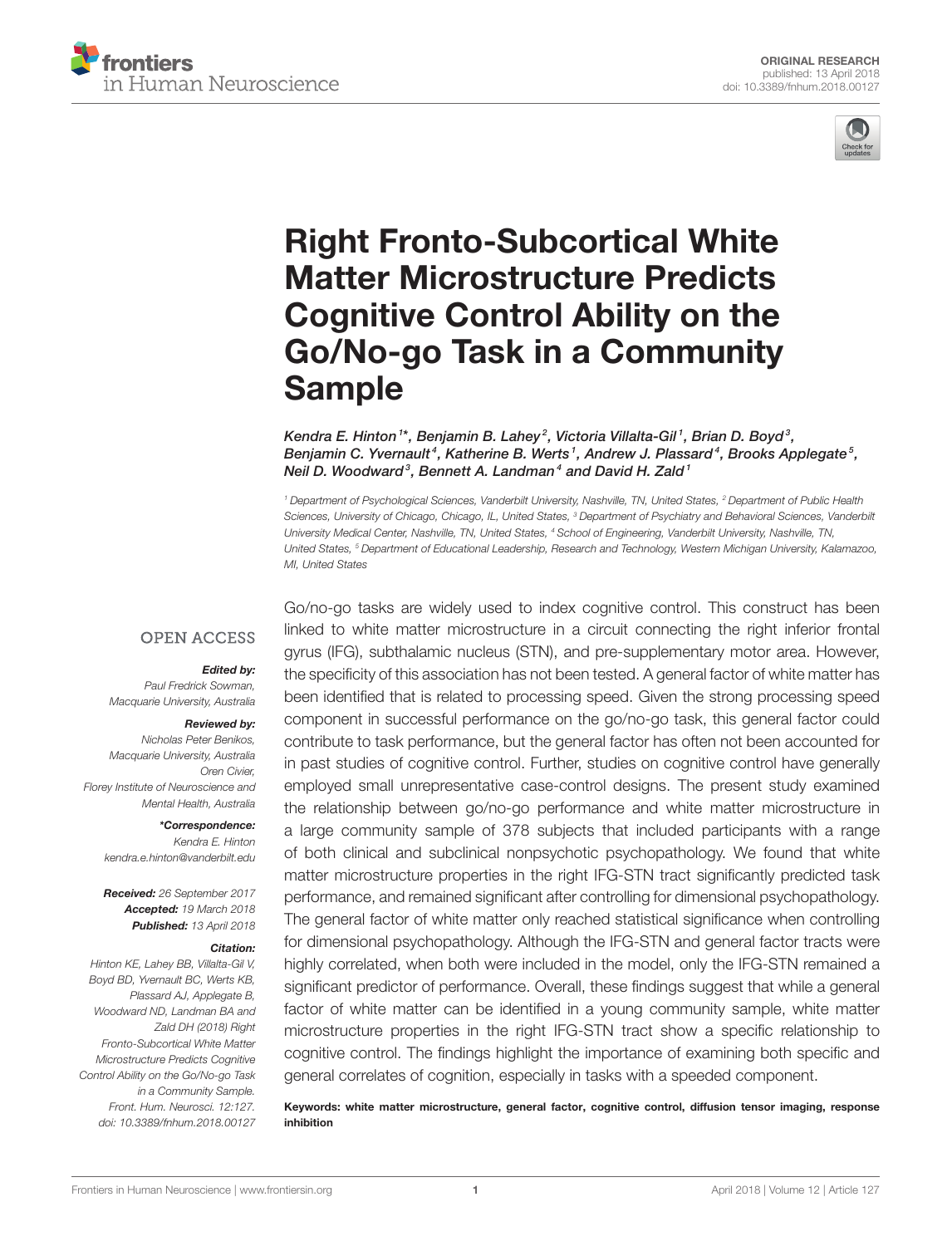# INTRODUCTION

The executive function skill of cognitive control, which entails the ability to inhibit inappropriate responses in favor of more appropriate ones, has been consistently implicated in psychopathology [\(Aichert et al., 2012;](#page-9-0) [Wright et al., 2014\)](#page-10-0). Go/no-go paradigms are frequently used to measure this construct. In a common challenging variation, a series of visual stimuli (X's and Y's) are presented serially, and individuals must make a button press if the current stimulus is different from the preceding one (go trial), and withhold their response if the stimulus is the same as the preceding one (no-go trial) [\(Garavan et al., 1999\)](#page-9-1). This variant has become popular because of its strong engagement of frontal regions, which reflects the multiple cognitive processes necessary for successful performance [\(Simmonds et al., 2008\)](#page-10-1).

Neuroimaging studies on cognitive control have often implicated a right lateralized functional neural circuit comprised of the inferior frontal gyrus (IFG), the pre-supplementary motor area (preSMA), and the subthalamic nucleus (STN) (Chambers et al., [2009\)](#page-9-2). This circuit is hypothesized to facilitate the ability to engage in component processes of cognitive control including response selection (selecting between responses) and response inhibition (inhibiting a prepotent response). White matter microstructure plays an important role by determining the quality of communication between regions in this circuit [\(Aron and Poldrack, 2006\)](#page-9-3). Diffusion tensor imaging (DTI) provides metrics on white matter microstructure, the most commonly reported of which is fractional anisotropy (FA), which broadly looks at how restricted water flow is within white matter, with higher values suggestive of greater restriction, and thus potentially increased efficiency [\(Basser and Pierpaoli, 1996;](#page-9-4) [Pierpaoli et al., 1996\)](#page-10-2). In particular, higher FA values indicate increased restriction perpendicular to the main axis of the fibers but decreased restriction parallel to the main axis. FA can be decomposed into Radial Diffusivity (RD), which is thought to be more sensitive to properties of myelin, and Axial Diffusivity (AD), which may be more sensitive to properties of axons (Song et al., [2002\)](#page-10-3).

Several DTI studies have found that white matter microstructure properties of tracts connecting the right IFG, preSMA, and STN are associated with cognitive control [\(Liston et al., 2006;](#page-10-4) [Casey et al., 2007;](#page-9-5) [Madsen et al., 2010;](#page-10-5) [King et al., 2012;](#page-9-6) [Rae et al., 2015\)](#page-10-6). Those studies using the go/no-go task have highlighted the role of both FA and RD in this circuit. However, one notable limitation is that these studies inconsistently test for the anatomical specificity of observed relationships. This is problematic because a substantial amount of the variance in white matter microstructure may reflect more global individual differences that cut across multiple circuits [\(Penke et al., 2010\)](#page-10-7). Penke and colleagues found that when using a principal components analysis (PCA), FA values across 8 white matter tracts all loaded onto a single factor (2010). Further, that this general factor was associated with processing speed, a construct that is central to the go/no-go task given its emphasis on rapid responses. While this study was in older adults, a general factor has also been identified in younger adults, though the evidence is more mixed [\(Jahanshad et al., 2013;](#page-9-7) Johnson et al., [2015;](#page-9-8) [Alloza et al., 2016\)](#page-9-9). Given the potential influence of this general factor in tasks with speeded components, studies should determine if findings are specific to a narrow range of tracts, or related to white matter more broadly. None of the studies to date looking at the relationship between white matter microstructure and go/no-go performance have accounted for this general factor.

It remains unclear the extent to which the relationship between white matter microstructure and cognitive control is specific to tracts connecting the right IFG, STN, and preSMA, vs. linked more globally to the general factor of white matter. Therefore, it is unknown if the previously identified tract-specific relationships could be better explained by this general factor. Such a result would lead to the radically different conclusion that global rather than local white matter microstructure properties facilitate cognitive control. In the present study, we examined the white matter microstructure correlates of go/no-go performance. The primary hypothesis was that cognitive control ability would be selectively related to FA in the circuit connecting the right IFG, STN, and preSMA. The competing hypothesis was that the relationship between cognitive control and FA in this circuit would be explained by the general factor of white matter.

The clinical significance of cognitive control deficits derives in part from their manifestation in psychopathology, especially in externalizing disorders [\(Young et al., 2009\)](#page-10-8). Studies on white matter microstructure and cognitive control have generally taken a restricted approach to sampling; they often employ convenience samples of super-normals with no history of psychopathology, or compare super-normals to individuals with isolated psychopathology with minimal comorbidity [\(Kendler,](#page-9-10) [1990;](#page-9-10) [Cuthbert and Insel, 2013\)](#page-9-11). A significant limitation of these designs is that the findings may not generalize to the general population [\(Insel et al., 2010\)](#page-9-12). In the present study, we used a large community sample that included individuals with a range of psychopathology. As such, it allowed us to test whether previously identified DTI-performance relationships would generalize to a less restricted sample.

# MATERIALS AND METHODS

# **Participants**

Participants came from the second wave of the Tennessee Twin Study. The first wave of this study was conducted in 2001 (2000+ twin pairs) and was a representative sample of all live twin births in Tennessee between 1984 and 1995 [\(Lahey et al.,](#page-9-13) [2008\)](#page-9-13). The now adult twin pairs in the second wave were selected with oversampling for internalizing and externalizing psychopathology risk based on data from clinical interviews when the individuals were adolescents (ages 12–17 in wave one). Thus, the wave 2 sample contains a high proportion of individuals with prevalent forms of psychopathology. Individuals were pre-screened for participation. Exclusion criteria included a history of multiple concussions with loss of consciousness or other head injuries, seizures, neurological diseases other than headaches, contraindications for MRI scanning, diagnosis of schizophrenia, or a major developmental disorder. The study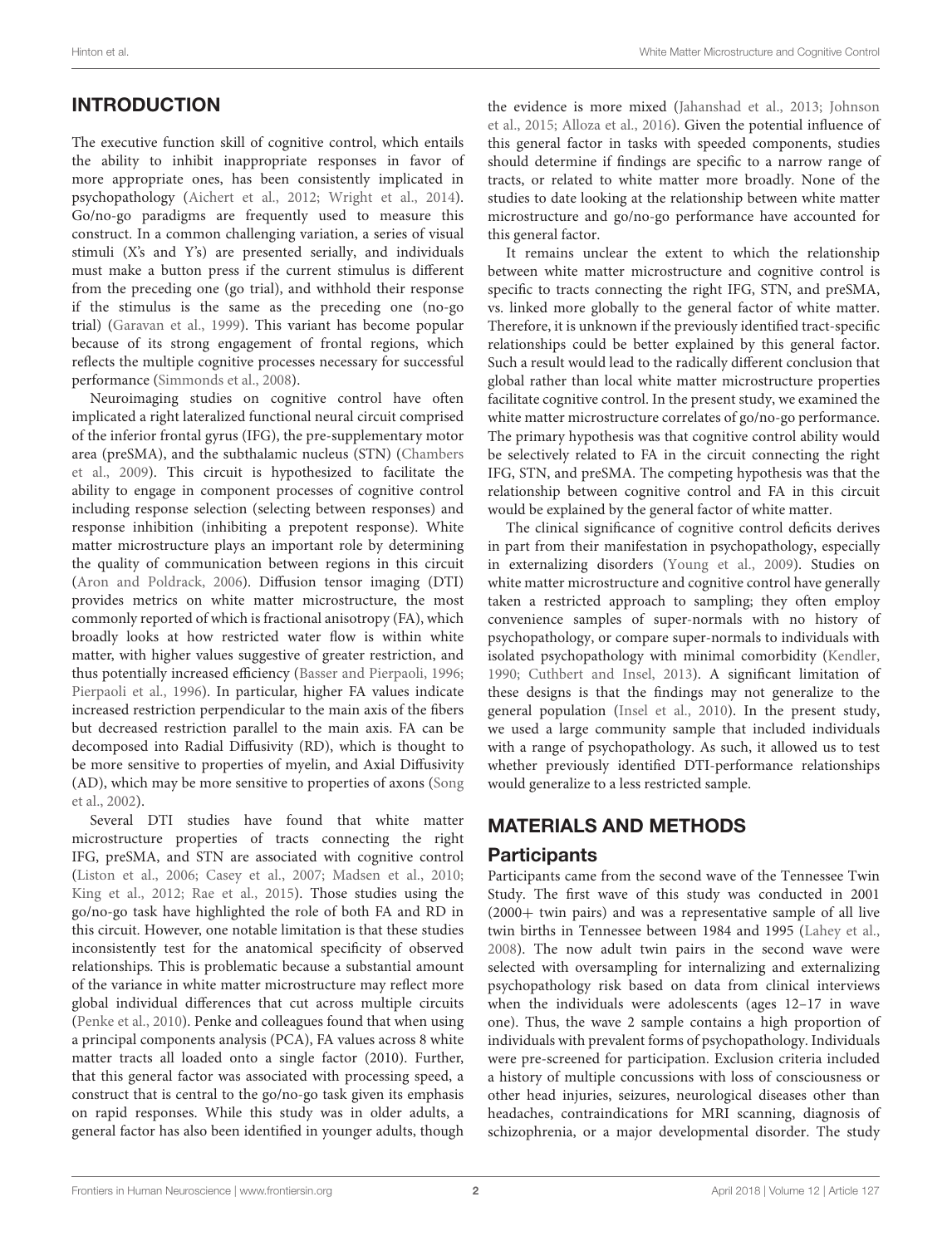was approved by Vanderbilt University's Institutional Review Board (IRB). Written informed consent was obtained from the participants.

The present sample included 417 young adults (ages 23– 31) who completed both a DTI scan and the go/no-go task. A total of 16 subjects were excluded due to poor task performance (defined as performance worse than 2 standard deviations below the average hit rate or two standard deviations above the average false alarm rate) and four subjects were excluded because of a programming error leading to an aberrant ratio of go to no-go trials. We excluded outliers because we could not determine if their poor performance was due to deficits on the task, or to reasons that would invalidate their performance metrics (e.g., using a strategy such as ignoring no-go trials to optimize go performance or they did not understand the directions). In addition, 19 participants were excluded for poor DTI data quality (excessive movement, missing data, etc.).

The final sample consisted of 378 subjects. This included 162 participating twin pairs and 54 individuals without a twin with valid data. For the twin pairs, there were 82 monozygotic pairs and 80 dizygotic (39 same-sex pairs and 41 different-sex pairs).

# Tasks and Personality Measures Go/No-go Task

We utilized the XY go/no-go task developed by [Garavan et al.](#page-9-1) [\(1999\)](#page-9-1). In this version of the go/no-go task, participants view a series of Xs and Ys, and must respond if a letter is different from the previous one, but withhold their response if the letter is the same. This task was comprised of two 8-min runs, with a total of 732 go trials and 108 no-go trials (total of 840 trials), with go trials being far more frequent than no-go trials in order to make go responses prepotent relative to the less frequent nogo trials. Each trial lasted 1 s, with the letter duration randomly selected (between 600 and 900 ms) and the fixation cross filling the remainder of the time. Prior to completing the task in the scanner, participants were trained on a version of the task that provided feedback on performance. Participants completed the task in a scanner, lying down, and using a response box.

### Young Adult Diagnostic Interview for Children (YA-DISC)

The structured Young Adult Diagnostic Interview for Children (YA-DISC) was administered by a trained interviewer (Shaffer et al., [2000\)](#page-10-9). This computerized structured clinical interview is designed for individuals in the samples' age range and has been used in longitudinal studies of psychopathology to assess symptoms from the major diagnostic categories in the DSM-IV [\(Hart et al., 1995;](#page-9-14) [Shaffer et al., 1996\)](#page-10-10). The YA-DISC queried diagnostic criteria for attention deficit and hyperactivity disorder (ADHD), oppositional defiant disorder (ODD), conduct disorder (CD), major depressive disorder (MDD), generalized anxiety disorder (GAD), posttraumatic stress disorder (PTSD), agoraphobia, panic attacks, obsessivecompulsive disorder (OCD), social phobia, specific phobia, manic episodes, and nicotine, alcohol, marijuana, and other drug use disorders during the last 12 months. Because far few skip patterns are used in the YA-DISC, it is possible to obtain counts of symptoms for dimensions of psychopathology. For a followup analysis, we used a confirmatory analysis to generate both an internalizing and externalizing latent factor score [\(Lahey et al.,](#page-9-15) [2017\)](#page-9-15).

# DTI Acquisition

Imaging data were acquired on two identical 3T Intera-Achiava Phillips MRI scanners using a 32-channel head coil. T1-weighted images were acquired with a 3-D Magnetization Prepared Rapid Acquisition Gradient Echo (MPRAGE) sequence [TE/TR/TI  $= 4.6/9.0/644$ (shortest) ms; SENSE  $= 2.0$ ; echo train  $= 131$ ; scan time = 4 min 32 s; FOV:  $256 \times 256 \times 170$  mm, 1 mm isotropic resolution]. For diffusion weighted images the scan length was 5 min 2 s. We used a multi-slice Stejskal-Tanner spin echo sequence with an echo planar imaging readout (TE/TR  $= 52/7750$  ms, SENSE  $= 2.2$ , FOV: 240  $\times$  240 mm, 2.5 mm isotropic, 50 slices, 2.5 mm slice thickness). This was acquired with one image without diffusion weighting  $("b<sub>0</sub>")$  and 32 diffusion-weighted images equally distributed over a hemisphere  $(b = 1,000 \text{ s/mm}^2).$ 

### Data Analysis Behavioral Analysis

D-prime served as the primary variable of interest from the go/no-go task. This was calculated by subtracting a z transformation of false alarm rate (the proportion of no-go trials in which the participant incorrectly made a response) from a z transformation of hit rate (The proportion of go trials in which an individual correctly made a response) [\(Wickens, 2002\)](#page-10-11). In order to complete the z transformation, we used the NORMINV function from Microsoft Excel version 14.6.7. We also calculated inverse efficiency, which is the average go trial reaction time divided by 1 minus the false alarm rate [\(Townsend and Ashby,](#page-10-12) [1983\)](#page-10-12). For inverse efficiency, we excluded data for 15 subjects whose scores were 2 standard deviations aberrant from the mean  $(n = 363)$ . SPSS 24 was used to calculate a z transformation.

# DTI Data Pre-processing

The DTI data was preprocessed using methods detailed by [Lauzon et al. \(2013\)](#page-10-13). DTI images were first registered to the  $B_0$  volume using FSL FLIRT (1). The  $B_0$  volume was then masked using BET (1). Eddy current and motion corrections were performed using FSL. The CAMINO software package was used to fit the diffusion tensor [\(Cook et al., 2006\)](#page-9-16). Robust tensor fitting using RESTORE was implemented [\(Chang et al.,](#page-9-17) [2005\)](#page-9-17). Quality control of the data was completed by consulting a graphical quality assurance report that detailed the amount of motion, FA bias and standard deviation, and goodness of fit of the data to the diffusion model [\(Lauzon et al., 2013\)](#page-10-13). If a participant was an outlier within the dataset on any of the quality assurance metrics, that participant was excluded from subsequent analyses.

Functional Magnetic Resonance Imaging of the Brain Software Library (FSL[;www.fmrib.ox.ac.uk/fsl\)](www.fmrib.ox.ac.uk/fsl) was used to compute Tract Based Spatial Statistics (TBSS) and create a white matter skeleton following the procedures detailed in Smith et al. [\(2006\)](#page-10-14). In brief, each subject's FA image was brought into standard space using a non-linear transformation to the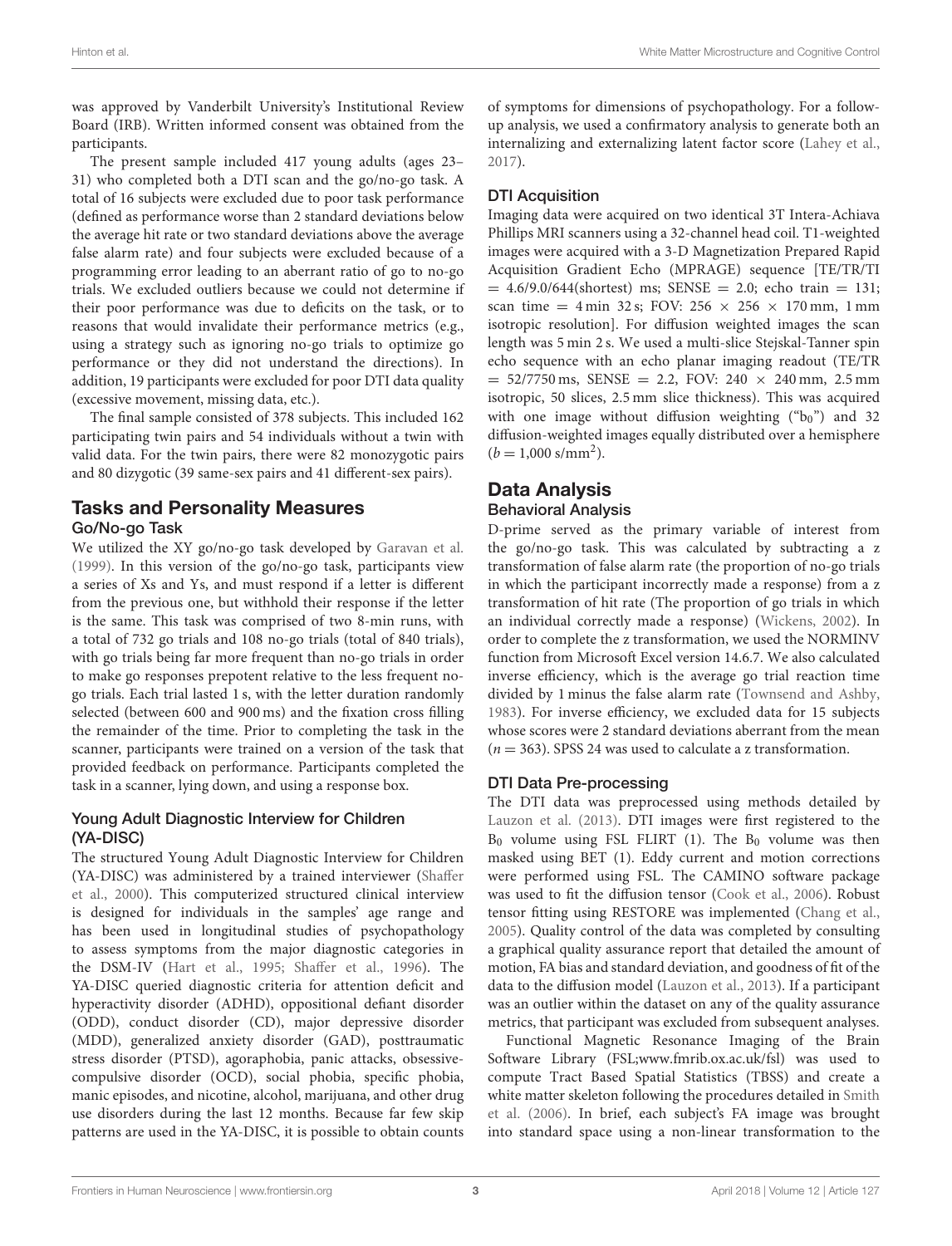FMRIB58\_FA template. These images were then averaged to create a mean FA image, which was then thinned to create a skeletonized mean image and thresholded at  $FA > 0.2$ . Then each individual's FA image was projected onto this mean skeleton, creating a 4D file that was used for subsequent statistical analyses. Axial diffusivity (AD) and radial diffusivity (RD) skeletonized images were created by first applying the non-linear warp which was used to bring each FA image to the template, and then applying each subject's projection vectors onto the mean skeleton.

# Statistical Approach

We used a tract-based approach to look at the relationship between task performance and white matter microstructure across narrow and broad circuits. The first set of tracts of interest were those implicated in cognitive control. For the tracts connecting the right IFG and STN and right preSMA and STN we used masks generously provided by [Rae et al. \(2015\)](#page-10-6) which were generated via probabilistic tractography in a sample of 16 healthy adults. In addition, we generated a mask of the tract connecting the right IFG and right preSMA. We approximated the methods used by Rae and colleagues by using 16 randomly selected right handed participants (no twin pairs included) who didn't meet criteria for any diagnoses. The IFG mask was from FSL's Juelich histological atlas (BA44 and BA45) and the preSMA/SMA mask was from the anatomical automatic labeling (AAL) atlas [\(Tzourio-Mazoyer et al., 2002;](#page-10-15) [Eickhoff et al., 2005\)](#page-9-18). We ran probtrackx (FSL) twice with each region as a seed and target, used an exclusion mask at midline, and set target masks as both waypoint and termination masks. Each of these images was thresholded at 98% probability, combined to create a single mask, and transformed to MNI space. Masks for all subjects were then added together and only those voxels that were present in at least 50% of the subjects (8/16) were included in the final mask.

The second set of tracts were those identified as loading heavily onto the general factor of white matter as defined by Penke and colleagues (genu and splenium of the corpus callosum, bilateral cingulum, bilateral uncinate fasciculus, and bilateral arcuate fasciculus) [\(Penke et al., 2010\)](#page-10-7). We used the JHU whitematter tractography atlas to generate masks for all tracts except for the arcuate fasciculus (AF), which is not included in this atlas [\(Wakana et al., 2007\)](#page-10-16). For the AF, we used a probabilistic mask generated by the Natbrainlab [\(http://www.natbrainlab.co.](http://www.natbrainlab.co.uk/atlas-maps) [uk/atlas-maps\)](http://www.natbrainlab.co.uk/atlas-maps). All masks were thresholded to only include voxels with a probability of >10%.

Mask for the three cognitive control tracts and for the eight general factor tracts were overlaid on the white matter skeleton mask generated from the present sample, and only overlapping voxels were included in the final masks (IFG-STN  $=$  1,289;  $preSMA-STN = 753$ ;  $preSMA-IFG = 1,450$ ;  $genu = 5,491$ ;  $splenium = 4,092$ ; left cingulum = 934; right cingulum = 511; left uncinate fasciculus =  $1,908$ ; right uncinate fasciculus =  $907$ ; left arcuate fasciculus =  $4078$ ; right arcuate fasciculus = 3,866). See **[Figure 1A](#page-4-0)** for the skeletonized response inhibition masks and **[Figure 1B](#page-4-0)** for their overlap with the original tract images. See **[Figure 2A](#page-5-0)** the skeletonized general factor tracts and **[Figure 2B](#page-5-0)** with their overlap with the original tract images.

For the response inhibition tract, average FA, RD, and AD values across each mask were extracted for each subject. For the general factor tracts, average FA values were extracted across each of the eight tracts and then a PCA was run on these values using SPSS 24. This method was chosen to be consistent with the methods used in the original general factor of white matter manuscript by [Penke et al. \(2010\)](#page-10-7). If a single factor solution emerged, factor scores were extracted for each subject and used in subsequent analyses.

To test our hypotheses, we first ran regressions with dprime as the outcome variable and FA values or factor scores as predictors. Separate regressions were run for general factor, IFG-STN, preSMA-STN, and preSMA-IFG as predictors. We adjusted the  $p$ -value significance threshold to account for multiple comparisons  $(0.05/4 = 0.0125)$ . All of the regressions were conducted in MPlus eight and took stratification and clustering within twin pairs into account [\(Muthén and Muthén, 2012\)](#page-10-17). This included weighting to adjust for both differing probabilities of selection and nonparticipation. Demographic covariates related to the phenotypes included sex, age, ethnicity, and the log of family income during wave one of this study. We also controlled for scanner. To test the power of our analyses we used the program G∗Power [\(Faul et al., 2007\)](#page-9-19).

If we observed a significant relationship with both the general factor and one of the specific tracts, we performed a planned analysis to test if relations in tracts of interest would be substantially accounted for by the general factor of white matter. For these analyses, d-prime served as the dependent variable, FA across the significant cognitive control tract(s) as an independent predictor (e.g., IFG-STN/preSMA-STN/preSMA-IFG), and factor scores for FA across general factor tracts as a control variable. For these planned follow-up analyses, we used a significance threshold of  $p < 0.05$ . Given this is a community sample with a range of psychopathology, we also looked at the role of psychopathology in relation to significant tracts. For these analyses, we used the same statistical thresholds as for the initial analyses.

We also planned a series of analyses to decompose significant relationships. First of all, we looked at inverse efficiency as a measure that examines speed-accuracy trade-offs. We also looked at AD and RD across significant tracts to examine the extent to which properties of myelin or axon may be implicated in cognitive control. We further deconstructed cognitive control performance into response inhibition and selection. For all planned follow-up analyses we used a significance threshold of  $p < 0.05$ . We also included the same covariates as in the primary analyses (age, sex, ethnicity, log of family income, and scanner) and took stratification and clustering within twin pairs into account and included weighting to adjust for both differing probabilities of selection and nonparticipation.

# RESULTS

# Participant Demographics and Behavioral Results

**[Table 1](#page-6-0)** contains demographic information on the full sample, and **[Table 2](#page-6-1)** contains information on the number of individuals who met criteria for various diagnoses. A total of 193 subjects did not meet criteria for any diagnoses (51.1%). The average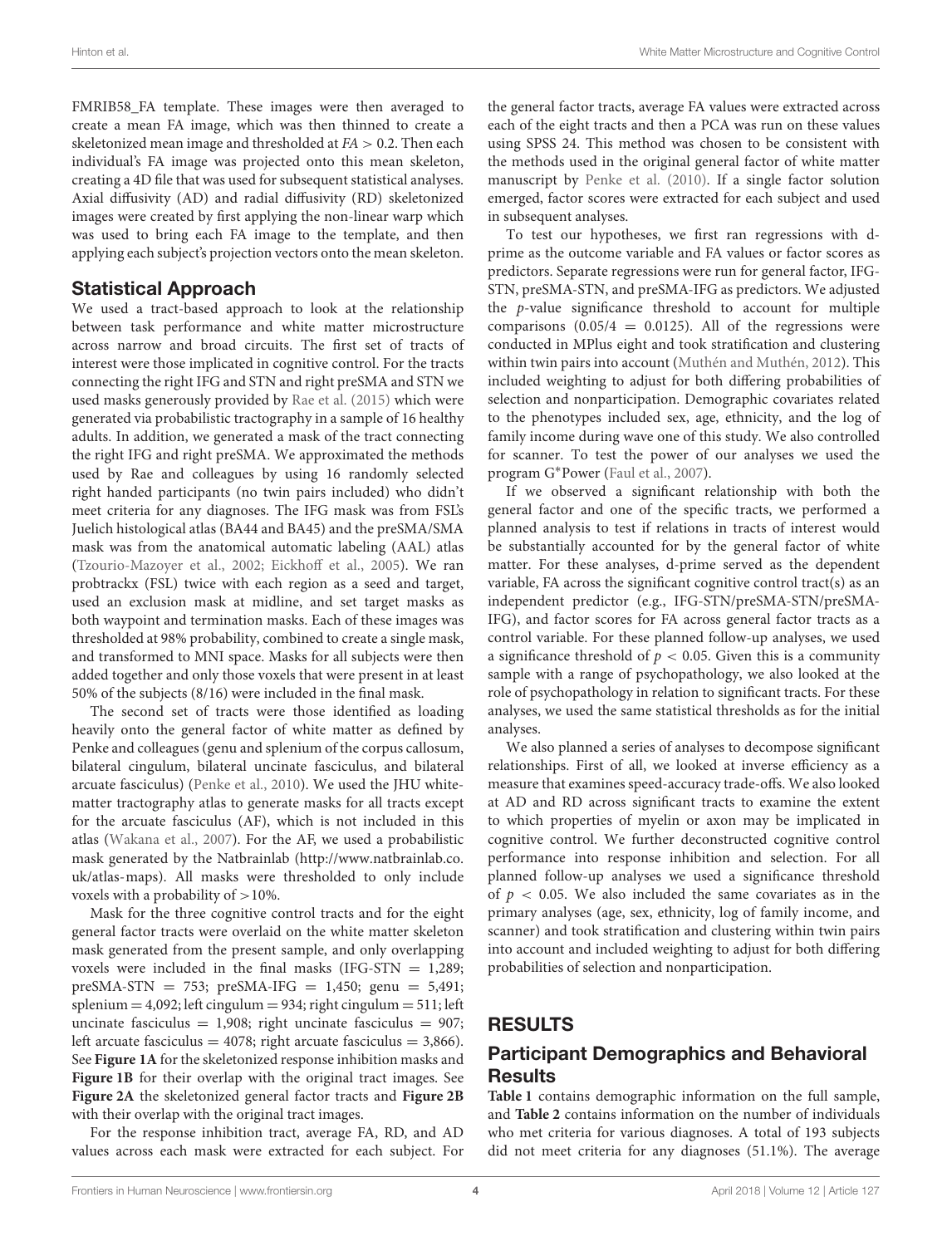

<span id="page-4-0"></span>internalizing score was 0.01 (0.22) and externalizing score was 0.09 (0.93).

The behavioral metrics from the go/no-go task are also summarized in **[Table 1](#page-6-0)**. A Komogorov-Smirnov (KS) test for d-prime was not significant, indicating it met assumptions of normality ( $p > 0.10$ ). Hit rate, false alarm rate, and inverse efficiency were not normally distributed ( $ps < 0.05$ ), and thus for subsequent analyses we used the z-transformations of these scores. While z false alarm rate was normally distributed ( $p >$ 0.10) neither z hit rate nor z inverse efficiency were ( $p < 0.05$ ).

### Principal Components Analysis

The PCA on the general factor tracts yielded a clear one factor solution, with all 8 tracts loading onto this single factor explaining 67.65% of the variance (for the scree plot see **[Figure 2C](#page-5-0)** and for factor loadings see **[Figure 2D](#page-5-0)**). Factor scores were extracted for each subject, and these scores were used in subsequent analyses involving general FA.

# Primary Analyses

### Individual Tracts and the General Factor

FA in the IFG-STN was a significant predictor of d-prime ( $\beta$  = 0.282,  $p < 0.001$ ). General factor FA was a trend level predictor  $(\beta = 0.218, p = 0.015)$ , but did not reach statistical significance after correction for multiple comparisons ( $p < 0.0125$ ). FA in the preSMA-STN tract and IFG-STN tract were not significant predictors ( $p > 0.10$ ). The significant regression models are presented in **[Table 3](#page-7-0)**.

SPSS 24 was used to calculate a semi-partial correlation between FA in the IFG-STN and d-prime as a measure of effect size [\(Howell, 2012\)](#page-9-20). This took into account weighting but didn't take into account clustering or stratification. The semi-partial correlation was significant ( $r = 0.26$ ,  $p < 0.001$ ) and represents a small effect size [\(Cohen, 1988,](#page-9-21) [1992\)](#page-9-22).

#### Controlling for the General Factor

Given that FA IFG-STN was a significant predictor and FA general was a trending predictor, we tested for the specificity of the IFG-STN relationship. To do this, we ran another regression analysis predicting d-prime from FA in the IFG-STN tract while controlling for FA in the general factor tracts (FA IFG-STN and FA general were correlated at  $r = 0.67$ ). FA in the IFG-STN remained a significant predictor of d-prime ( $\beta = 0.244$ ,  $p = 0.035$ ) and FA general was not a significant predictor (p  $> 0.10$ ). The  $R^2$ -values were virtually identical for the model with ( $R^2 = 0.114$ ) and without the general factor ( $R^2 = 0.113$ ), indicating that including FA general didn't significantly improve the model. See **[Table 4](#page-7-1)** for a summary of the regression model including both IFG-STN FA and general FA. The semi-partial correlation between FA in the IFG-STN and d-prime with FA general included in the model was significant ( $r = 0.17$ ,  $p < 0.01$ ), and represents a small effect size [\(Cohen, 1988,](#page-9-21) [1992\)](#page-9-22).

#### Psychopathology

Given that this is a community sample which was oversampled on risk for psychopathology, we wanted to confirm that presence of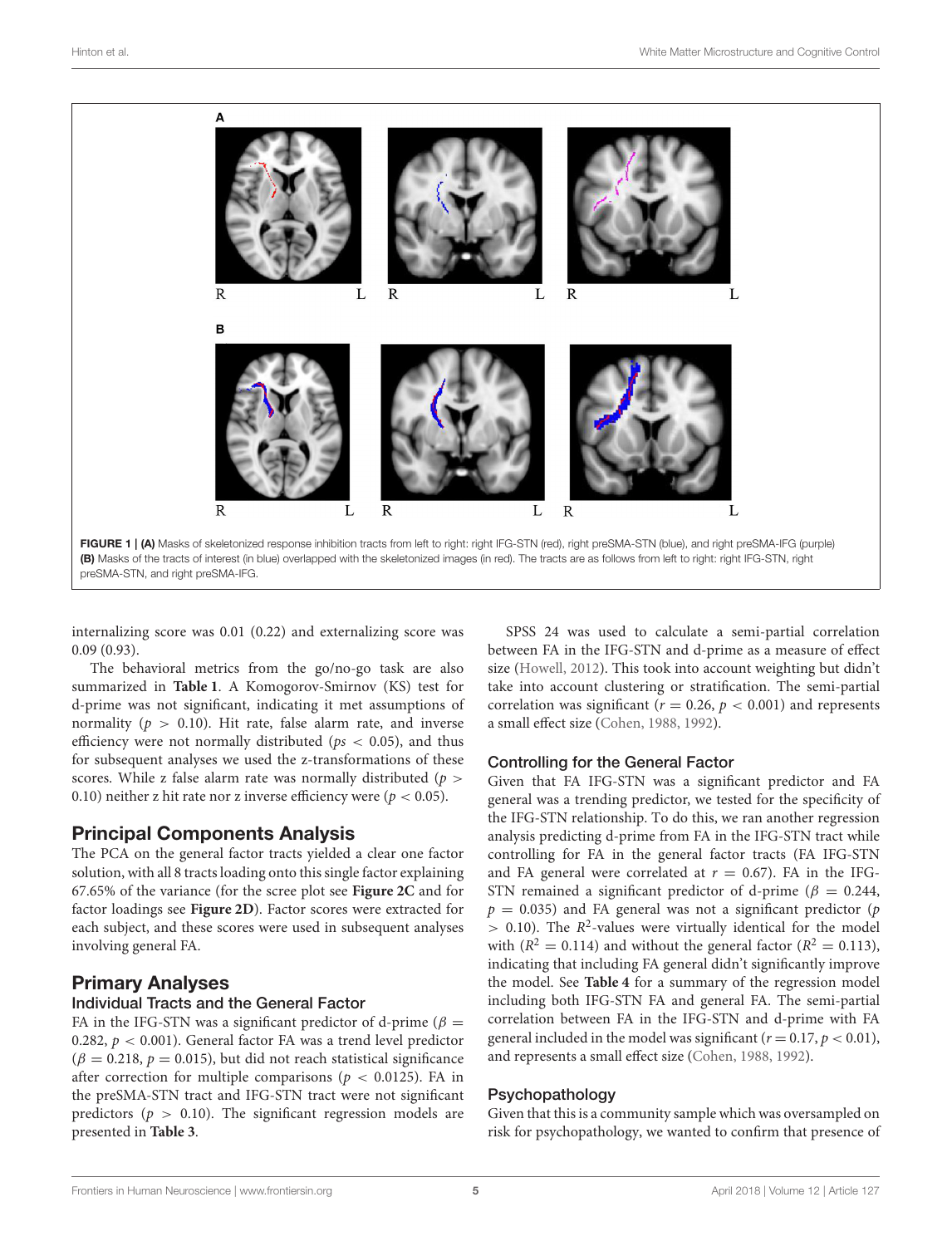

<span id="page-5-0"></span>loadings of each of the eight general factor tracts.

psychopathology wasn't driving the results. Therefore, we ran the primary analyses (d-prime predicted by FA IFG-STN, preSMA-STN, preSMA-IFG, and general) in the subset of individuals who didn't meet criteria for any diagnoses ( $n = 193$ ). These results were consistent with those found in the full sample. FA in the IFG-STN remained a significant predictor of d-prime ( $\beta = 0.261$ ,  $p = 0.001$ ) and FA general was a trend level predictor ( $\beta =$ 0.265,  $p = 0.014$ ). FA preSMA-STN and FA preSMA-IFG were not significant predictors ( $ps > 0.10$ ).

In addition, psychopathology is increasingly conceptualized using dimensional as opposed to categorical approaches (Lahey et al., [2012\)](#page-9-23). Therefore, we also ran analyses controlling for dimensional psychopathology by using externalizing and internalizing factor scores as covariates. FA in the IFG-STN remained a significant predictor of d-prime ( $\beta$  = 0.270,  $p$  < 0.001). FA general was also a significant predictor ( $\beta = 0.221$ , p = 0.011). FA preSMA-STN and preSMA-IFG were not significant predictors ( $ps > 0.10$ ). The significant models are presented in **[Table 3](#page-7-0)**. Given that both FA general and FA IFG-STN were significant predictors we tested the competing hypothesis by entering them both in the model along with internalizing and externalizing factor scores. FA IFG-STN remained a significant predictor ( $\beta$  = 0.218,  $p$  = 0.043) and FA general was not a significant predictor ( $\beta = 0.081$ ,  $p > 0.10$ ). This model is presented in **[Table 4.](#page-7-1)** The  $R^2$  for this model was virtually identical with the general FA ( $R^2 = 0.145$ ) as without it ( $R^2 = 0.142$ ).

# Follow-Up Analyses

We ran a series of follow-up analyses in the full sample to follow-up on the primary findings.

#### Inverse Efficiency

A limitation of d-prime is that it does not incorporate speed of processing. We therefore repeated the analyses using inverse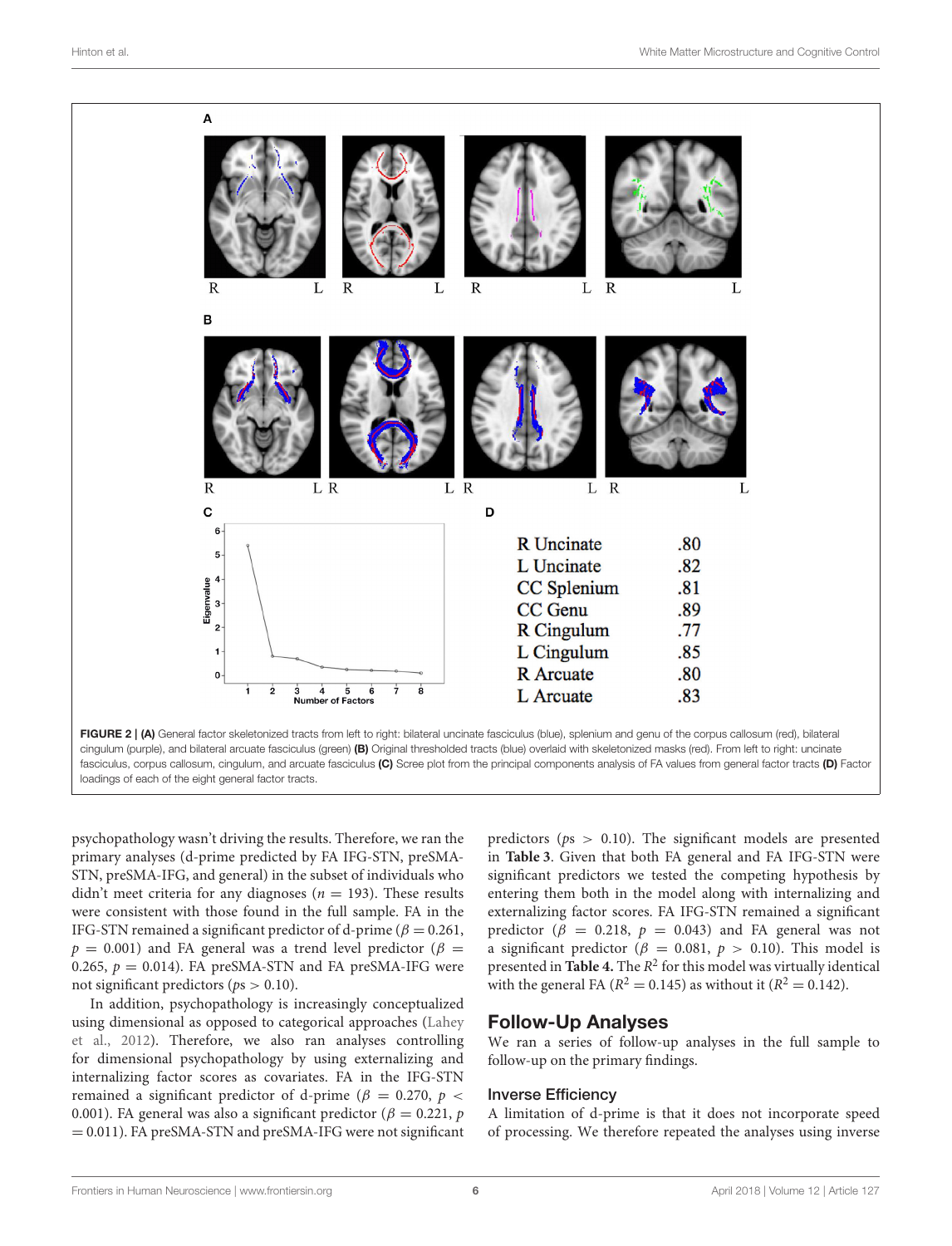<span id="page-6-0"></span>

| <b>TABLE 1</b>   Participant demographics and behavioral performance. |  |
|-----------------------------------------------------------------------|--|
|-----------------------------------------------------------------------|--|

| Variable              | <b>Mean (Standard deviation)</b> | Range<br>23, 31 |  |
|-----------------------|----------------------------------|-----------------|--|
| Age (Years)           | 26.00 (1.75)                     |                 |  |
| $Income*$             | 18.89 (4.94)                     | 1, 24           |  |
| D-prime               | 1.48(0.72)                       | $-0.13, 3.57$   |  |
| Z Hit rate            | 1.72(0.56)                       | 0.05, 3.00      |  |
| Z False alarm rate    | 0.24(0.45)                       | $-0.97, 1.38$   |  |
| Inverse efficiency    | 989.05 (342.69)                  | 460.31, 2014.06 |  |
| Variable              | N                                | Percentage      |  |
| Sex                   |                                  |                 |  |
| Male                  | 179                              | 47.35           |  |
| Female                | 199                              | 52.65           |  |
| Scanner               |                                  |                 |  |
| 3TA                   | 199                              | 52.65           |  |
| 3TB                   | 179                              | 47.35           |  |
| Ethnicity             |                                  |                 |  |
| White                 | 278                              | 73.54           |  |
| African american      | 89                               | 2.35            |  |
| Other                 | 11                               | 2.91            |  |
| Psychopathology       |                                  |                 |  |
| No diagnosis          | 193                              | 51.06           |  |
| One or more diagnosis | 185                              | 48.94           |  |

\**Family income reported in brackets ranging from 0 (no income) to 24 (\$100,000 and over). 18* = *\$35,000-44,999.*

efficiency as the dependent variable, which reflects the speedaccuracy trade-off between go and no-go trials. None of the FA measures were significant predictors of inverse efficiency ( $ps$ ) 0.10).

#### Hit Rate and False Alarm Rate

We next examined whether FA IFG-STN was related to the distinct performance variables of hit rate and false alarm rate. For hit rate, FA IFG-STN was a significant predictor ( $\beta = 0.223$ ,  $p < 0.001$ ). For false alarm rate, FA IFG-STN was a trend level predictor ( $\beta = -0.156$ ,  $p = 0.077$ ).

#### Axial and Radial Diffusivity

We completed follow-up analyses using AD and RD in the right IFG-STN as predictors of d-prime. RD was a significant predictor  $(\beta = -0.199, p < 0.01, R^2 = 0.080)$ . AD was also a significant predictor ( $\beta = 0.162$ ,  $p < 0.05$ ,  $R^2 = 0.072$ ). Given that these were both significant, we entered both into a regression as predictors of d-prime to determine if they both contributed independently (they were correlated at  $r = 0.21$ ). Both AD ( $\beta = 0.205$ ,  $p < 0.01$ ) and RD ( $\beta = -0.240$ ,  $p < 0.01$ ) were significant predictors in this model ( $R^2 = 0.119$ ).

# **DISCUSSION**

### Primary and Competing Hypothesis

We found that FA in the IFG-STN tract was a significant predictor of d-prime in the complex go/no-go task. This is

#### <span id="page-6-1"></span>TABLE 2 | Participant psychopathology.

| Variable                                     | N (Percentage) |
|----------------------------------------------|----------------|
| Alcohol abuse or dependence*                 | 76 (20.11)     |
| Antisocial personality disorder              | 52 (13.76)     |
| Marijuana abuse or dependence                | 45 (11.90)     |
| Nicotine dependence                          | 33 (8.73)      |
| Specific phobia                              | 30 (7.94)      |
| Social phobia                                | 28 (7.41)      |
| Major depression                             | 24 (6.34)      |
| Agoraphobia                                  | 20 (5.30)      |
| Obsessive compulsive disorder                | 19 (5.03)      |
| Panic disorder                               | 18 (4.76)      |
| Generalized anxiety disorder                 | 17 (4.50)      |
| Attention deficit and hyperactivity disorder | 14 (3.70)      |
| Other drug abuse or dependence               | 11 (2.91)      |
| Posttraumatic stress disorder                | 10(2.65)       |

\**Disorders are not mutually exclusive, and thus individuals may meet criteria for multiple disorders.*

consistent with previous studies on both simple go/no-go tasks and the stop signal task (SST), another task measuring response inhibition, and suggests the importance of this tract for a range of cognitive control tasks [\(Logan et al., 1997;](#page-10-18) [Liston et al.,](#page-10-4) [2006;](#page-10-4) [Casey et al., 2007;](#page-9-5) [Madsen et al., 2010;](#page-10-5) [King et al.,](#page-9-6) [2012\)](#page-9-6). The present study identified a small effect size, whereas previous studies using case-control and super normal samples have generally identified an effect in the medium to large range. Overall, the current results suggest that while this DTIperformance relationship isn't driven exclusively by prior sample characteristics, the effect size may have been inflated in some cases.

In this study, general FA was not a statistically significant predictor of d-prime. Given the large sample size, this finding can be viewed as a strong null result as the power to detect a medium effect size was high (power  $= 0.9998$ ). At best, general FA explained only a negligible amount of the variance in d-prime. When controlling for FA general, FA in the IFG-STN remained a significant predictor of d-prime, and adding in FA general did not improve the  $R^2$  of the model. This adds to the existing literature by confirming our primary hypotheses that FA in the right IFG-STN is selectively related to cognitive control in a community sample.

Given that this is a community sample with varying levels of psychopathology, we conducted several follow-up analyses that looked at the impact of psychopathology. First, we replicated our analyses in a subset of the sample that didn't meet criteria for any diagnoses. The results were the same as in the full sample. Psychopathology is increasingly being conceptualized dimensionally [\(Lahey et al., 2012\)](#page-9-23). Thus, we also used a dimensional lens to examine the impact of psychopathology on the current results by covarying for internalizing and externalizing psychopathology factor scores. In this analysis, both IFG-STN and general FA were significant predictors of d-prime. However, when controlling for general FA and both internalizing and externalizing psychopathology, IFG-STN FA remained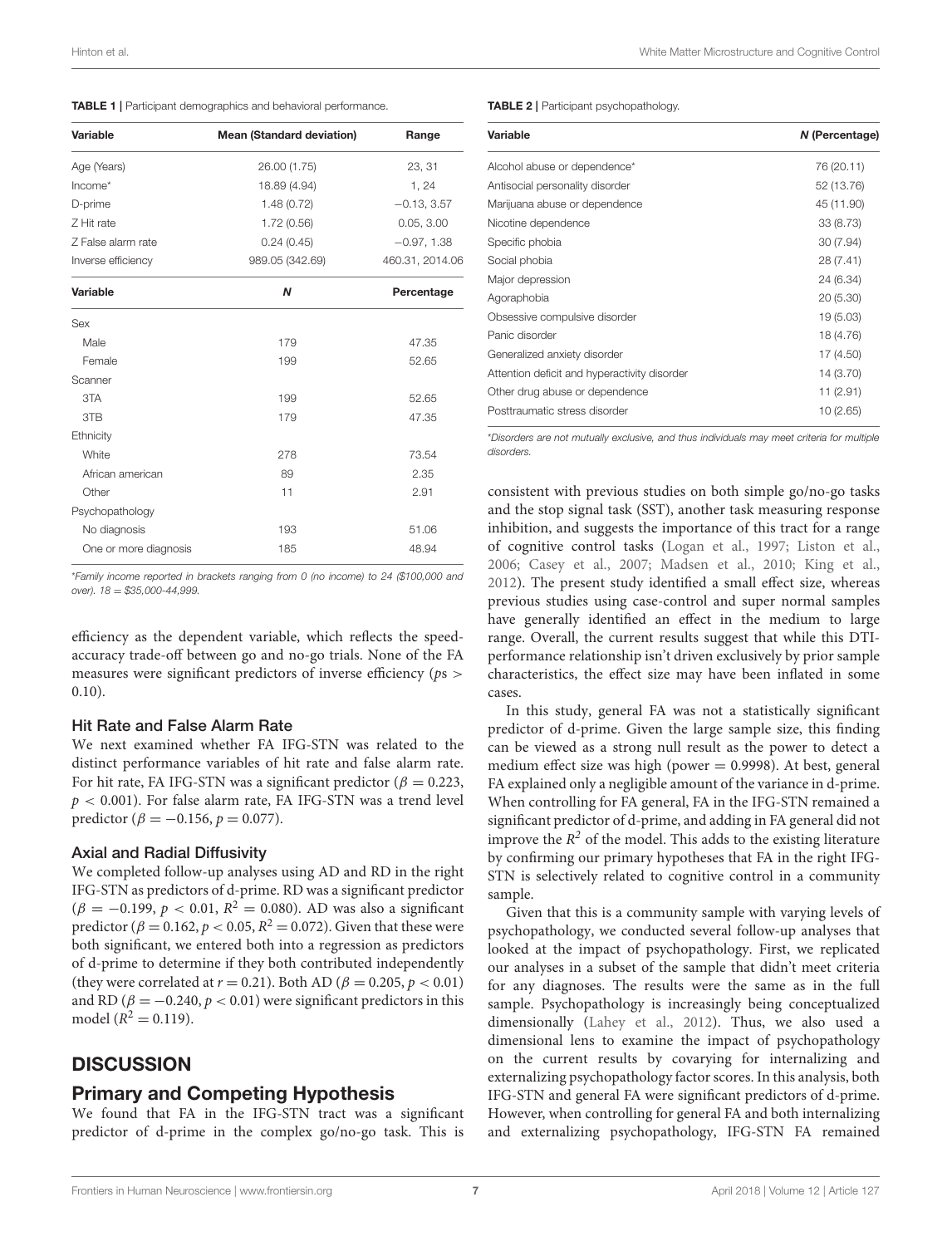|                         | <b>FA IFG-STN</b> |          | FA IFG-STN controlling for psychopathology |          | FA general controlling for psychopathology |         |
|-------------------------|-------------------|----------|--------------------------------------------|----------|--------------------------------------------|---------|
|                         | B (SE)            | β        | B (SE)                                     | β        | B (SE)                                     | β       |
| FA IFG-STN              | $8.56(2.11)$ **   | $0.28**$ | 8.20 (2.07)**                              | $0.27**$ | $\overline{\phantom{0}}$                   | -       |
| FA General <sup>a</sup> |                   |          |                                            | -        | $0.16(0.07)^*$                             | $0.22*$ |
| Internalizing           | $\qquad \qquad$   | -        | $-0.16(0.27)$                              | $-0.04$  | $-0.10(0.31)$                              | $-0.03$ |
| Externalizing           | -                 | -        | $-0.13(0.09)$                              | $-0.15$  | $-0.16(0.10)$                              | $-0.18$ |
| Sex                     | 0.03(0.12)        | 0.02     | $-0.02(0.12)$                              | $-0.02$  | $-0.05(0.11)$                              | $-0.03$ |
| Age                     | 0.04(0.03)        | 0.08     | 0.04(0.03)                                 | 0.09     | 0.04(0.03)                                 | 0.10    |
| Ethnicity               | 0.21(0.13)        | 0.13     | 0.19(0.14)                                 | 0.12     | 0.14(0.16)                                 | 0.09    |
| Income <sup>b</sup>     | 0.01(0.09)        | 0.01     | $-0.02(0.08)$                              | $-0.01$  | 0.00(0.08)                                 | 0.00    |
| Scanner                 | $-0.16(0.11)$     | $-0.11$  | $-0.15(0.11)$                              | $-0.10$  | $-0.10(0.12)$                              | $-0.06$ |
| $R^2$                   | $0.11*$           |          | $0.14*$                                    |          | $0.12*$                                    |         |

<span id="page-7-0"></span>TABLE 3 | Significant regression models predicting d-prime.

\*\**p* < *0.01* \**p* < *0.0125. Regression coefficients and R2 values in bold are significant.*

*<sup>a</sup>These are factor scores from a PCA of FA values across 8 tracts.*

*<sup>b</sup>Log of total household income during wave 1 of study.*

<span id="page-7-1"></span>

| <b>TABLE 4</b>   Regression models predicting d-prime and controlling for FA general. |  |  |
|---------------------------------------------------------------------------------------|--|--|
|---------------------------------------------------------------------------------------|--|--|

|                         | <b>FA IFG-STN controlling</b><br>for FA general |         | FA IFG-STN controlling for FA<br>general and psychopathology |         |  |
|-------------------------|-------------------------------------------------|---------|--------------------------------------------------------------|---------|--|
|                         | B (SE)                                          | β       | B (SE)                                                       | β       |  |
| <b>FA IFG-STN</b>       | 7.40 (3.52)*                                    | $0.24*$ | $6.61(3.28)$ *                                               | $0.22*$ |  |
| FA General <sup>a</sup> | 0.04(0.10)                                      | 0.06    | 0.06(0.09)                                                   | 0.08    |  |
| Internalizing           |                                                 |         | $-0.17(0.27)$                                                | $-0.05$ |  |
| Externalizing           |                                                 |         | $-0.13(0.09)$                                                | $-0.15$ |  |
| <b>Sex</b>              | 0.04(0.11)                                      | 0.02    | $-0.01(0.11)$                                                | $-0.01$ |  |
| Age                     | 0.04(0.03)                                      | 0.09    | 0.04(0.03)                                                   | 0.09    |  |
| Ethnicity               | 0.19(0.15)                                      | 0.12    | 0.16(0.15)                                                   | 0.10    |  |
| Income <sup>b</sup>     | 0.01(0.09)                                      | 0.01    | $-0.03(0.08)$                                                | $-0.02$ |  |
| Scanner                 | $-0.16(0.11)$                                   | $-0.11$ | $-0.14(0.11)$                                                | $-0.10$ |  |
| $R^2$                   | $0.12*$                                         |         | $0.15*$                                                      |         |  |

\**p* < *0.05. Regression coefficients and R2 values in bold are significant.*

*<sup>a</sup>These are factor scores from a PRCA of FA values across 8 tracts.*

*<sup>b</sup>Log of total household income during wave 1 of study.*

a significant predictor of d-prime. This provides additional confidence in the specificity of IFG-STN FA for cognitive control even when taking into account psychopathology symptoms.

It is worth noting that studies identifying a general factor of white matter have primarily been with older healthy adults or across a large age range [\(Penke et al., 2010;](#page-10-7) Jahanshad et al., [2013\)](#page-9-7). One study in young adults with schizophrenia identified a general factor linked to processing speed (Alloza et al., [2016\)](#page-9-9), although a smaller study in healthy young adults found inconsistent support for the general factor depending on the metric analyzed [\(Johnson et al., 2015\)](#page-9-8). The present study lends support for the existence of a general factor of white matter in a young adult community sample. Its emergence in this study may in part reflect the well-powered nature of the present study relative to the smaller sample in [Johnson et al.](#page-9-8) [\(2015\)](#page-9-8). It may also reflect differences in methodology, and in particular the way in which the tracts of interest were defined.

The relation of general FA to task performance in the present study was less clear, as it only reached statistical significance when controlling for dimensional psychopathology, and failed to contribute significantly to predicting d-prime when entered simultaneously with IFG-STN FA. This suggests the functional consequence of general FA to task performance is modest for this task, and potentially influenced by other variables related to psychopathology. It is important to note that the use of a large sample size as well as a range of covariates may have played a role in our ability to identify a relationship between general FA and cognitive control, especially given that this relationship emerged only when controlling for dimensional psychopathology. Continued research is needed to determine the extent to which the general factor of white matter is relevant to cognitive variables in healthy young adults as well as individuals with psychopathology.

A core challenge in the study of the brain's structural features arises in that there are a mixture of regionally-specific and more diffusely expressed features. It is thus essential to disentangle these broad vs. narrow features when examining individual differences in brain structure. The present findings highlight the utility of this combined approach to examining broad and narrow correlates of cognitive control. Further, that it is important to consider a global factor of white matter when examining cognitive processes with processing speed components, especially in samples that aren't super-normals.

# Follow-Up Analyses

We also completed a series of follow-up analyses in order to deconstruct our findings and provide additional specificity. Given the link between general FA and processing speed, we also examined inverse efficiency, which is a measure that captures speed-accuracy trade-offs on go and no-go trials (Townsend and Ashby, [1983\)](#page-10-12). None of the FA values were significant predictors of this behavioral metric. As such, it appears that the relationship between FA in the IFG-STN and cognitive control is driven more by signal detection relative to noise rather than processing speed. However, it is important to note that inverse efficiency isn't a pure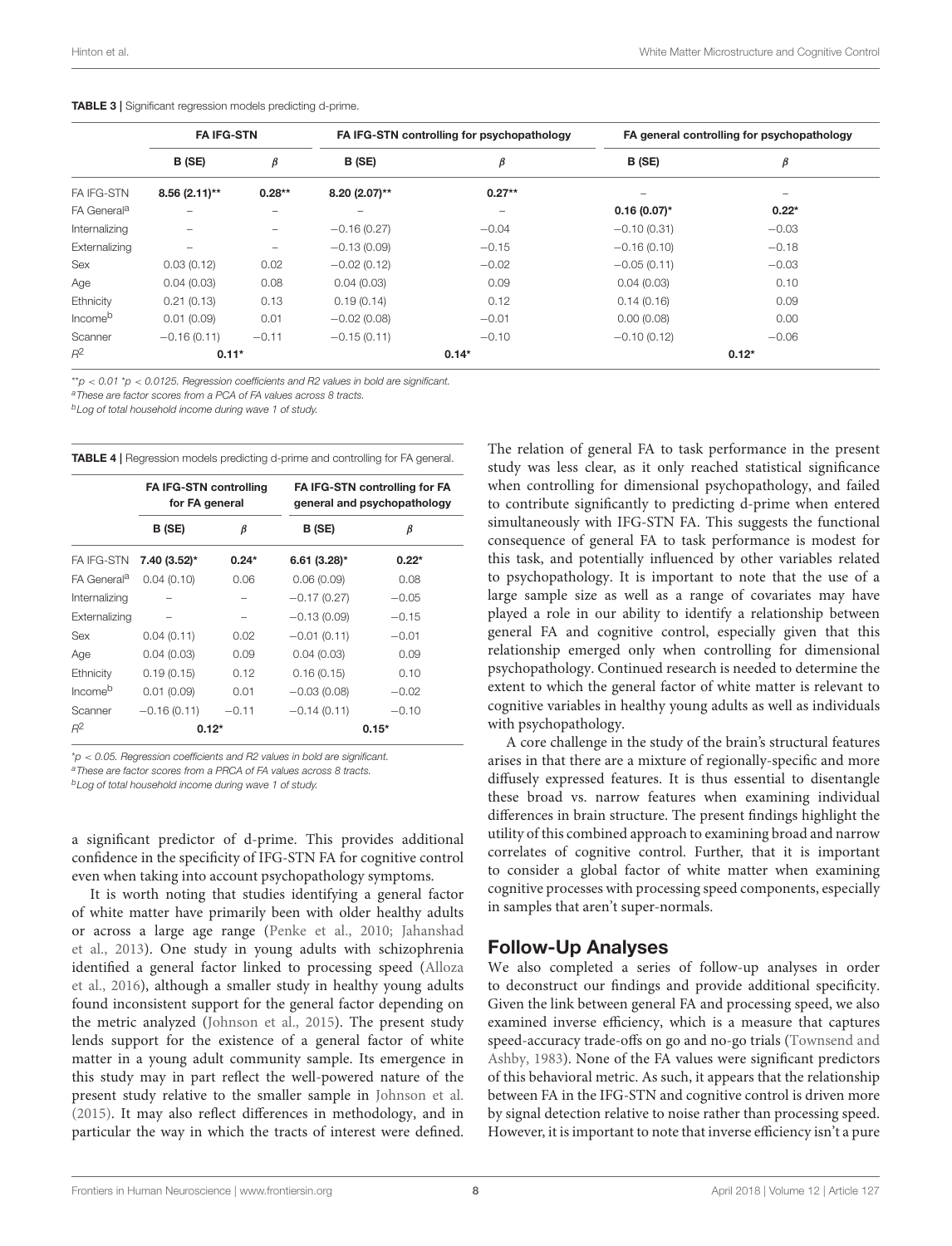measure of processing speed, but rather is capturing processing speed in the context of inhibition.

We examined additional properties of white matter microstructure by looking at both AD (which is likely more sensitive to axonal properties) and RD (which is likely more sensitive to myelin). Both average AD and RD across the IFG-STN tract were significant predictors of d-prime, which might implicate properties of both myelin and axons. We also entered them both in as predictors, and they remained significant independent predictors. This suggests that they both contribute to d-prime. While these metrics are informative, future work should aim to incorporate more specific metrics on properties of white matter by using more advanced imaging techniques such as neurite orientation dispersion and density imaging (NODDI) [\(Zhang et al., 2012\)](#page-10-19).

We also further deconstructed the significant d-prime relationship by examining its component processes. We looked at FA in the IFG-STN as a predictor for both hit rate (response selection) and false alarm rate (response inhibition). It was a significant predictor for hit rate and a trend level predictor for false alarm rate. This is somewhat surprising, given that previous studies have identified a relationship between response inhibition and white matter microstructure properties in this tract (King et al., [2012;](#page-9-6) [Rae et al., 2015\)](#page-10-6). There are several reasons why the present findings may not be consistent with those of previous studies. In this study, we used a complex version of the go/nogo task that engages multiple executive functions other than inhibition and selection (e.g., working memory). As such, false alarm rate in this task may not be as pure a measure of response inhibition as in simple versions. Also, there may be increased measurement error for false alarm rate given that there are fewer no-go than go trials. These factors may have contributed to observing a null effect for false alarm rate. However, consistent with prior studies, the present results do suggest that FA in the IFG-STN facilitates the ability to balance response inhibition and selection [\(Casey et al., 2007\)](#page-9-5).

In contrast to prior studies, FA in the preSMA-STN and preSMA-IFG tracts weren't significant predictors of cognitive control. However, the majority of studies identifying these relationships used the SST task [\(Madsen et al., 2010;](#page-10-5) King et al., [2012\)](#page-9-6). While the SST and GNG both measure cognitive control, the component processes are not necessarily identical: the SST probes action cancelation whereas the GNG probes action restraint [\(Eagle et al., 2008\)](#page-9-24). Further, a meta-analysis of fMRI versions of these tasks found that while they recruit overlapping regions, they also recruit distinct regions (Swick et al., [2011\)](#page-10-20). Therefore, it may be that the IFG-STN tract is relevant for both action cancelation and restraint, whereas the preSMA-STN and preSMA-IFG tracts are more relevant for action cancelation. In addition, TBSS better captures major fiber bundles, and thus is less stable in more peripheral tracts (as those studied here), and especially when they cross other fiber bundles. It may be the case that the preSMA-STN and preSMA-IFG tracts are more susceptible to crossing fibers than the IFG-STN, and thus partially explaining the null result in this present study [\(Jeurissen et al., 2013\)](#page-9-25). That being said, a prior study using a TBSS approach identified a significant relationship in portions of these tracts [\(King et al.,](#page-9-6) [2012\)](#page-9-6).

# LIMITATIONS

While this study has a number of strengths including a large diverse sample, it is important to note a few limitations. One potential limitation is that we used a complex version of the go/no-go task. While this version is often employed because of its high executive function component, it may index multiple processes (e.g., working memory) that are less specific to response inhibition. This seems particularly likely given that observed relations were stronger for d-prime and hit rate compared to false alarm rate. Another limitation is the use of a twin sample, which required reducing our statistical power to account for clustering. However, even when accounting for the presence of twin pairs, the sample size was large, which is in contrast to previous neuroimaging studies which have traditionally been underpowered.

There are also a few limitations to note in regards to the analytic approach to the neuroimaging data. While we corrected for eddy currents, we didn't correct for EPI distortions, which could impact frontal tracts. Future studies should attempt to circumvent this by using sequences more robust to these distortions such as acquiring both a bottom-up and top-down image in k-space for each diffusion gradient [\(Andersson et al.,](#page-9-26) [2003\)](#page-9-26). However, that we found effects in the IFG-STN tract likely indicates that the EPI distortions didn't substantially influence the results. Further we utilized TBSS because several other studies on white matter and cognitive control used this technique (thereby allowing for more direct comparisons), and because it allows for examination of the center of tracts and thus reduces the problem of partial volume effects [\(Smith et al.,](#page-10-14) [2006;](#page-10-14) [Madsen et al., 2010;](#page-10-5) [King et al., 2012\)](#page-9-6). However, there are some limitations to this technique such as that it sometimes fails to identify the center point of the tract and may introduce additional confounds by aligning subjects to a common template before extracting microstructure values rather than extracting them in native space. Slight inconsistencies between tractography masks and skeletonized masks may also produce discrepancies. These discrepancies arise in part because of different alignment techniques. Future studies should confirm these findings by extracting values in native space and comparing them with the present results. In addition, it should be noted that we focused on properties of microstructure, but macrostructure properties may also play a role here and should be further investigated. Finally, there are known limitations to DTI imaging, such as difficulties modeling crossing fibers, and future studies should use more advanced techniques (e.g., Q-ball imaging) that better take into account these limitations to determine if the results still hold [\(Tuch et al., 2003;](#page-10-21) [Jeurissen et al., 2013;](#page-9-25) [Jones et al., 2013\)](#page-9-27).

# ETHICS STATEMENT

This study was carried out in accordance with the recommendations Vanderbilt University's Institutional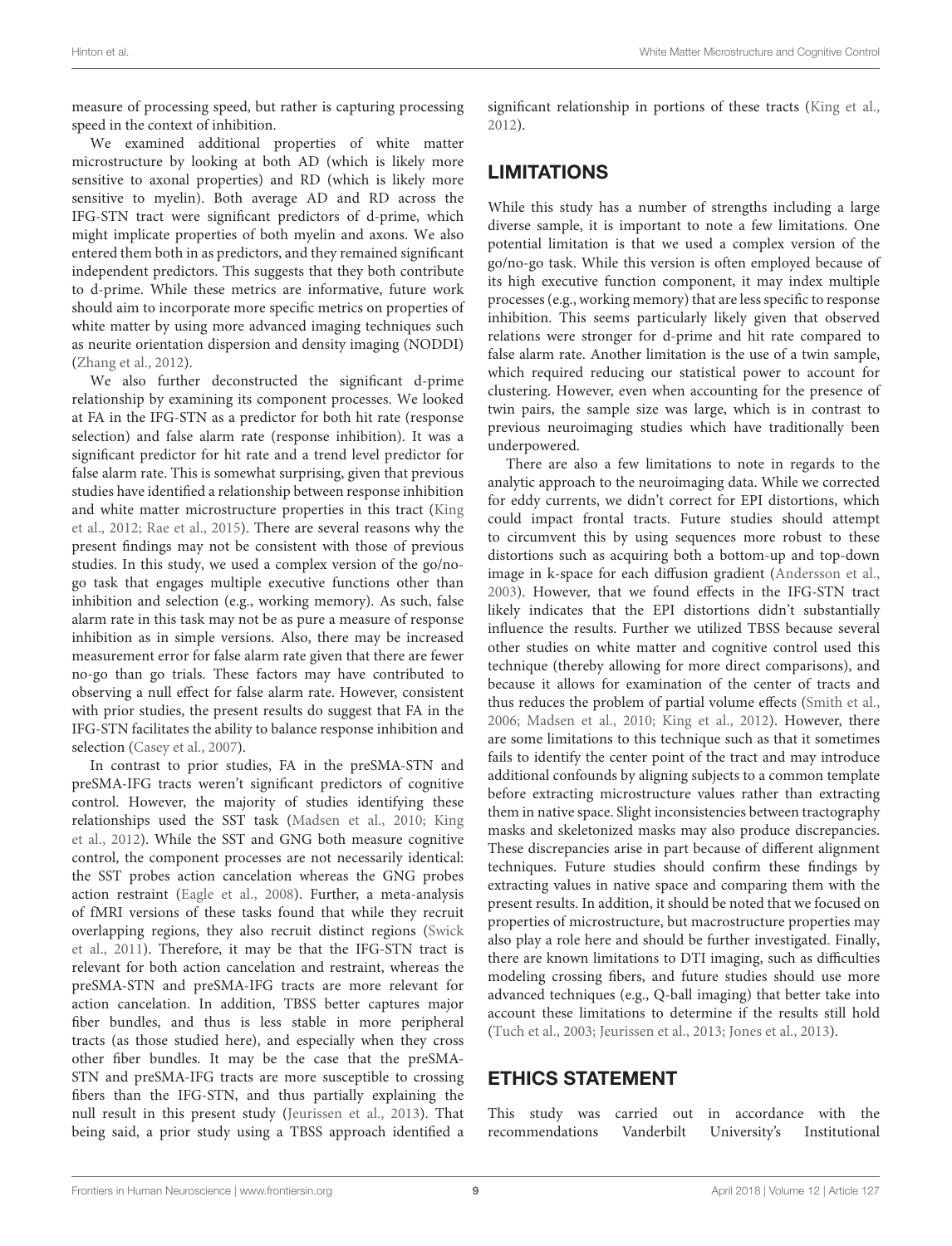Review board and all research was in line with its human subjects' policies. All subjects gave written informed consent in accordance with the Declaration of Helsinki.

# AUTHOR CONTRIBUTIONS

NDW, BAL, BBL, VV-G, KEH, and DHZ designed research; KEH, VV-G, and KBW performed research; KEH, BBL, BA, BDB, VV-G, BCY, AJP, and BAL analyzed data; KEH and DHZ wrote the paper.

# FUNDING

This research was funded by NIMH grant 3R01MH098098- 03S1, Vanderbilt Institute for Clinical and Translational Research

# **REFERENCES**

- <span id="page-9-0"></span>Aichert, D., Wöstmann, N. M., Costa, A., Macare, C., Wenig, J. R., Möller, H. -J., et al. (2012). Associations between trait impulsivity and prepotent response inhibition. J. Clin. Exp. Neuropsychol. 34, 1016–1032. doi: [10.1080/13803395.2012.706261](https://doi.org/10.1080/13803395.2012.706261)
- <span id="page-9-9"></span>Alloza, C., Cox, S. R., Duff, B., Semple, S. I., Bastin, M. E., Whalley, H. C., et al. (2016). Information processing speed mediates the relationship between white matter and general intelligence in schizophrenia. Psychiatry Res. 254, 26–33. doi: [10.1016/j.pscychresns.2016.05.008](https://doi.org/10.1016/j.pscychresns.2016.05.008)
- <span id="page-9-26"></span>Andersson, J. L., Skare, S., and Ashburner, J. (2003). How to correct susceptibility distortions in spin-echo echo-planar images: application to diffusion tensor imaging. Neuroimage 20, 870–888. doi: [10.1016/S1053-8119\(03\)00336-7](https://doi.org/10.1016/S1053-8119(03)00336-7)
- <span id="page-9-3"></span>Aron, A. R., and Poldrack, R. A. (2006). Cortical and subcortical contributions to stop signal response inhibition: role of the subthalamic nucleus. J. Neurosci. 26, 2424–2433. doi: [10.1523/JNEUROSCI.4682-05.2006](https://doi.org/10.1523/JNEUROSCI.4682-05.2006)
- <span id="page-9-4"></span>Basser, P., and Pierpaoli, C. (1996). Microstructural features measured using diffusion tensor imaging. J. Magn. Reson. B 111, 209–219. doi: [10.1006/jmrb.1996.0086](https://doi.org/10.1006/jmrb.1996.0086)
- <span id="page-9-5"></span>Casey, B., Epstein, J., Buhle, J., Liston, C., Davidson, M., Tonev, S., et al. (2007). Frontostriatal connectivity and its role in cognitive control in parent-child dyads with ADHD. Am. J. Psychiatry 164, 1729–1736. doi: [10.1176/appi.ajp.2007.06101754](https://doi.org/10.1176/appi.ajp.2007.06101754)
- <span id="page-9-2"></span>Chambers, C. D., Garavan, H., and Bellgrove, M. A. (2009). Insights into the neural basis of response inhibition from cognitive and clinical neuroscience. Neurosci. Biobehav. Rev. 33, 631–646. doi: [10.1016/j.neubiorev.2008.08.016](https://doi.org/10.1016/j.neubiorev.2008.08.016)
- <span id="page-9-17"></span>Chang, L. Ä., Jones, D. K., and Pierpaoli, C. (2005). RESTORE: robust estimation of tensors by outlier rejection. Magn. Reson. Med. 53, 1088–1095. doi: [10.1002/mrm.20426](https://doi.org/10.1002/mrm.20426)
- <span id="page-9-21"></span>Cohen, J. (1988). Statistical Power Analysis for the Behavioral Sciences, 2nd Edn. Hillsdale:Erlbaum Associates.
- <span id="page-9-22"></span>Cohen, J. (1992). A power primer. Psychol. Bull. 112:155. doi: [10.1037/0033-2909.112.1.155](https://doi.org/10.1037/0033-2909.112.1.155)
- <span id="page-9-16"></span>Cook, P., Bai, Y., Nedjati-Gilani, S., Seunarine, K., Hall, M., Parker, G., et al. (2006). "Camino: open-source diffusion-MRI reconstruction and processing," in 14th Scientific Meeting of the International Society for Magnetic Resonance in Medicine. (Seattle, WA).
- <span id="page-9-11"></span>Cuthbert, B. N., and Insel, T. R. (2013). Toward the future of psychiatric diagnosis: the seven pillars of RDoC. BMC Med 11:126. doi: [10.1186/1741-7015-11-126](https://doi.org/10.1186/1741-7015-11-126)
- <span id="page-9-24"></span>Eagle, D. M., Bari, A., and Robbins, T. W. (2008). The neuropsychopharmacology of action inhibition: cross-species translation of the stop-signal and go/no-go tasks. Psychopharmacology 199, 439–456. doi: [10.1007/s00213-008-1127-6](https://doi.org/10.1007/s00213-008-1127-6)
- <span id="page-9-18"></span>Eickhoff, S. B., Stephan, K. E., Mohlberg, H., Grefkes, C., Fink, G. R., Amunts, K., et al. (2005). A new SPM toolbox for combining probabilistic cytoarchitectonic maps and functional imaging data. Neuroimage 25, 1325–1335. doi: [10.1016/j.neuroimage.2004.12.034](https://doi.org/10.1016/j.neuroimage.2004.12.034)

(Grant UL1 RR024975-01 & Grant 2 UL1 TR000445-06), National Science Foundation Graduate Research Fellowship Program (0909667 and 1445197), and a NIMH training grant (T32-MH18921).

# ACKNOWLEDGMENTS

Kendra Hinton was supported in part by the National Science Foundation (NSF) Graduate Research Fellowship Program under Grants Number 0909667 and 1445197 and in part by a National Institute of Mental Health (NIMH) training grant (T32-MH18921). Any opinion, findings, and conclusions or recommendations expressed in this material are those of the authors and do not necessarily reflect the views of the NSF or the NIMH.

- <span id="page-9-19"></span>Faul, F., Erdfelder, E., Lang, A.-G., and Buchner, A. (2007). G<sup>∗</sup> Power 3: a flexible statistical power analysis program for the social, behavioral, and biomedical sciences. Behav. Res. Methods 39, 175–191. doi: [10.3758/BF03193146](https://doi.org/10.3758/BF03193146)
- <span id="page-9-1"></span>Garavan, H., Ross, T., and Stein, E. (1999). Right hemispheric dominance of inhibitory control: an event-related functional MRI study. Proc. Natl. Acad. Sci. U.S.A. 96, 8301–8306. doi: [10.1073/pnas.96.14.8301](https://doi.org/10.1073/pnas.96.14.8301)
- <span id="page-9-14"></span>Hart, E. L., Lahey, B. B., Loeber, R., Applegate, B., and Frick, P. J. (1995). Developmental change in attention-deficit hyperactivity disorder in boys: a four-year longitudinal study. J. Abnorm. Child Psychol. 23, 729–749. doi: [10.1007/BF01447474](https://doi.org/10.1007/BF01447474)
- <span id="page-9-20"></span>Howell, D. C. (2012). Statistical Methods for Psychology. Boston, MA: Cengage Learning.
- <span id="page-9-12"></span>Insel, T., Cuthbert, B., Garvey, M., Heinssen, R., Pine, D. S., Quinn, K., et al. (2010). Research domain criteria (RDoC): toward a new classification framework for research on mental disorders. Am. J. Psychiatry 167, 748–751. doi: [10.1176/appi.ajp.2010.09091379](https://doi.org/10.1176/appi.ajp.2010.09091379)
- <span id="page-9-7"></span>Jahanshad, N., Kochunov, P. V., Sprooten, E., Mandl, R. C., Nichols, T. E., Almasy, L., et al. (2013). Multi-site genetic analysis of diffusion images and voxelwise heritability analysis: a pilot project of the ENIGMA–DTI working group. Neuroimage 81, 455–469. doi: [10.1016/j.neuroimage.2013.04.061](https://doi.org/10.1016/j.neuroimage.2013.04.061)
- <span id="page-9-25"></span>Jeurissen, B., Leemans, A., Tournier, J. D., Jones, D. K., and Sijbers, J. (2013). Investigating the prevalence of complex fiber configurations in white matter tissue with diffusion magnetic resonance imaging. Hum. Brain Mapp. 34, 2747–2766. doi: [10.1002/hbm.22099](https://doi.org/10.1002/hbm.22099)
- <span id="page-9-8"></span>Johnson, M. A., Diaz, M. T., and Madden, D. J. (2015). Global versus tract-specific components of cerebral white matter integrity: relation to adult age and perceptual-motor speed. Brain Struct. Funct. 220, 2705–2720. doi: [10.1007/s00429-014-0822-9](https://doi.org/10.1007/s00429-014-0822-9)
- <span id="page-9-27"></span>Jones, D. K., Knösche, T. R., and Turner, R. (2013). White matter integrity, fiber count, and other fallacies: the do's and don'ts of diffusion MRI. Neuroimage 73, 239–254. doi: [10.1016/j.neuroimage.2012.06.081](https://doi.org/10.1016/j.neuroimage.2012.06.081)
- <span id="page-9-10"></span>Kendler, K. S. (1990). The super-normal control group in psychiatric genetics: possible artifactual evidence for coaggregation. Psychiatr. Genet. 1, 45–53.
- <span id="page-9-6"></span>King, A. V., Linke, J., Gass, A., Hennerici, M. G., Tost, H., Poupon, C., et al. (2012). Microstructure of a three-way anatomical network predicts individual differences in response inhibition: a tractography study. Neuroimage 59, 1949–1959. doi: [10.1016/j.neuroimage.2011.09.008](https://doi.org/10.1016/j.neuroimage.2011.09.008)
- <span id="page-9-23"></span>Lahey, B. B., Applegate, B., Hakes, J. K., Zald, D. H., Hariri, A. R., and Rathouz, P. J. (2012). Is there a general factor of prevalent psychopathology during adulthood? J. Abnorm. Psychol. 121, 971–977. doi: [10.1037/a0028355](https://doi.org/10.1037/a0028355)
- <span id="page-9-13"></span>Lahey, B. B., Rathouz, P. J., Van Hulle, C., Urbano, R. C., Krueger, R. F., Applegate, B., et al. (2008). Testing structural models of DSM-IV symptoms of common forms of child and adolescent psychopathology. J. Abnorm. Child Psychol. 36, 187–206. doi: [10.1007/s10802-007-9169-5](https://doi.org/10.1007/s10802-007-9169-5)
- <span id="page-9-15"></span>Lahey, B. B., Zald, D. H., Perkins, S. F., Villalta-Gil, V., Werts, K. B., Van Hulle, C. A., et al. (2017). Measuring the Hierarchical General Factor